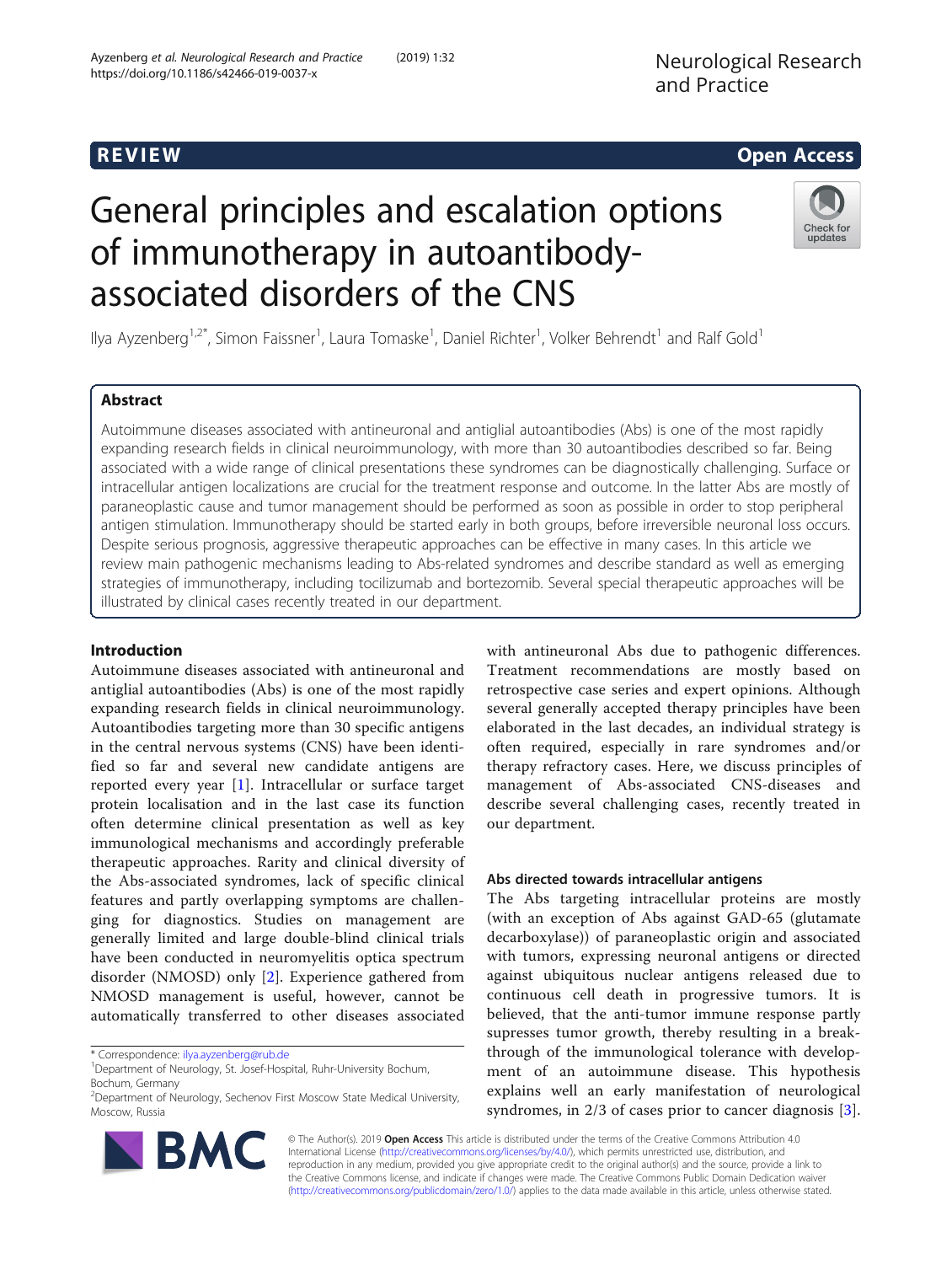The increasing number of reports on paraneoplastic syndromes (PNS) under tumor therapy with checkpoint inhibitors also supports this theory  $[4]$  $[4]$ . Due to an intracellular Ag-localization onconeuronal Abs are probably not involved into pathogenesis, however serve as an important diagnostic epiphenomenon. In contrast, a Tlymphocyte mediated immune response results in a rapid irreversible neuronal loss within several weeks or months leading to permanent deficits [[5\]](#page-7-0). Accordingly, the stroke principle "time is brain" is also relevant in PNS. An early tumor treatment is the most important management step. Prompt removal or depletion of tumor cells, as a source of peripheral antigen stimulation, decreases activity of the autoimmune response and can alone be sufficient for stabilization or even improvement of the PNS [\[6](#page-7-0)–[8](#page-7-0)].

Despite an overall clinical heterogeneity, several red flags can be helpful for the early diagnostics of PNS:

- mostly subacute manifestation with continuous progression over weeks or months;
- disease manifestation at age > 45 years (with a few exceptions, e.g. opsoclonus-myoclonus syndrome in children, teratoma-associated anti-NMDAR (Nmethyl-D-aspartate receptor) encephalitis in young females or Ma2-Abs in men < 50 years);
- typical clinical manifestations (without a plausible alternative explanation): subacute cerebellar degeneration, brainstem or limbic encephalitis, opsoclonus-myoclonus syndrome, stiff-person syndrome, sensory neuronopathy, neuromyotonia or Lambert-Eaton syndrome;
- sometimes multilocular manifestation (e.g. in both central and peripheral nervous system).

Cerebrospinal fluid analysis may reveal non-specific inflammatory changes and MRI is mostly normal or may rarely demonstrate characteristic symmetric inflammatory lesions (e.g. in the cerebellum in subacute cerebellar atrophy) in early stages and atrophy in late stages.

It is generally accepted that the first line immunotherapy should be initiated early, preferably within a few weeks after disease manifestation, even before definite identification of the underlying tumor  $[9-11]$  $[9-11]$  $[9-11]$  $[9-11]$  $[9-11]$ . In most cases adequate immunosuppressive therapy does not affect tumor diagnostics (exception: steroid therapy in suspected lymphoma) as well as tumor outcome [\[12](#page-7-0)].

## Tumor detection

Since the autoimmune response suppresses tumor growth, the tumors are often initially small and asymptomatic [\[3](#page-7-0), [13](#page-7-0)]. PNS are mostly associated with lung cancer (small cell > > non-small cell lung cancer),

ovarian and breast cancer, Hodgkin and non-Hodgkin lymphoma or thymoma [[3,](#page-7-0) [14\]](#page-7-0). Presence of several antineuronal Abs in one patient is not rare and helps to narrow further diagnostic workup  $[15, 16]$  $[15, 16]$  $[15, 16]$  $[15, 16]$ . In special situations a testicular cancer (in men younger than 50 years with Ma2-Abs) and neuroblastoma (in children with opsoclonus-myoclonus syndrome or rarely Hu-Abs) should be considered  $[17, 18]$  $[17, 18]$  $[17, 18]$  $[17, 18]$  $[17, 18]$ . Depending on suspected malignancy, a targeted diagnostic approach should be performed [[13\]](#page-7-0). If standard diagnostic workup remains negative, a whole-body FDG-PET/CT can be helpful [[19\]](#page-7-0). If FDG-PET/CT is negative, tumors with low proliferation rates (e.g. differentiated teratomas, neuroendocrine tumors) or non–metastatic skin cancers should be considered. Rarely even thorough first tumor screening may remain negative. Further diagnostic assessment is recommended within 3 months and then every 6 months for a period of 4 years [[13](#page-7-0)].

## Abs directed toward surface antigens

In contrast, Abs targeting surface antigens are only facultative of paraneoplastic origin and often occur as a primary autoimmune disorder, especially in younger patients. Loss of function of surface target proteins, including synaptic receptors, ion channels or associated membrane proteins, explain direct pathogenic significance of autoantibodies. Interestingly, the clinical presentation is often similar to genetic disorders with mutations in the same target protein (e.g. focal seizures in LGI1-Abs (leucine rich glioma inactivated 1) and familial temporal lobe epilepsy with mutation in the LGI1 gene [\[20](#page-7-0), [21\]](#page-7-0). Several immunologic mechanisms have been described in this subgroup of Abs-associated diseases so far [\[22](#page-7-0)]:

- receptor cross-linking and internalization, resulting in a decreased receptor density in the synapse;
- direct agonistic or antagonistic action on the receptor itself;
- activation of the complement cascade or antibodydependent cell-mediated cytotoxicity (with irreversible deficits).

The respective IgG-subclass may contribute to the pathogenesis and should be considered by choosing the best suited therapy. Although being usually of IgG1 subclass, several Abs (e.g. LGI1-, CASPR2- (contactin associated protein 2), IgLON5- etc.) predominantly belong to the IgG4 subclass. Being able to exchange half-molecule (so called "Fab-arm exchange") IgG4 are bispecific and functionally monovalent [\[23](#page-7-0)]. Moreover, they have low affinity for the Fcγ receptor. Accordingly, autoantibodies of IgG4 subclass cannot induce crosslinking, complement activation or cell-mediated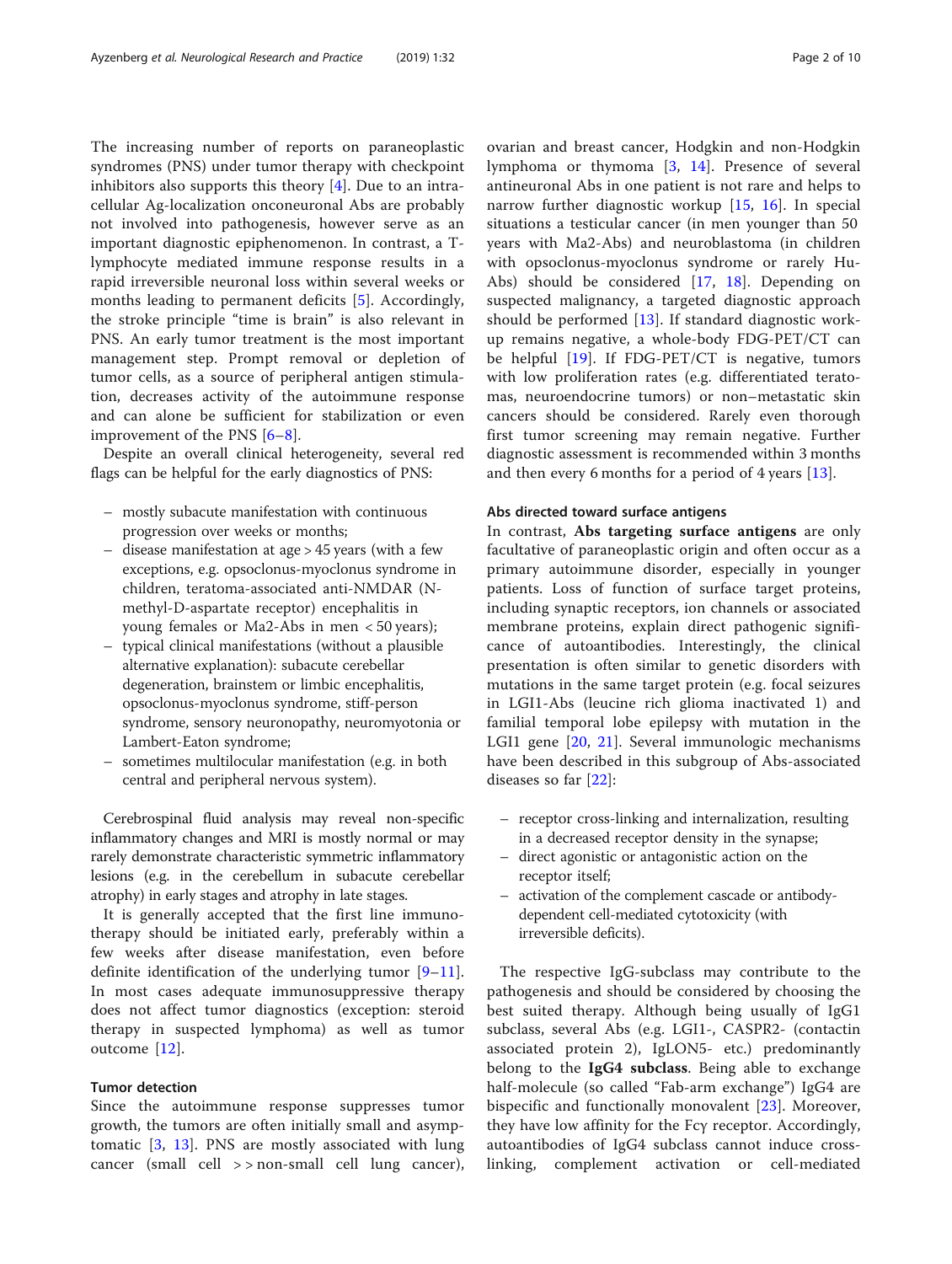cytotoxicity. Abs-related interference of the ligand-receptor interaction has been supposed as one of possible pathogenic mechanisms in IgG4-related neurologic disorders [\[24](#page-7-0)]. Yet a combination of autoantibodies from several subclasses can be found in most cases, making interpretation of the precise pathogenic mechanisms difficult.

Due to a direct pathogenic role of autoantibodies, Abs-depleting immunotherapies, including apheresis in the acute stage and B-cell targeting long-term therapies are effective in most cases. If treated appropriately, an outcome in case of Abs targeting surface proteins is considerably better, comparing to classical PNS, associated with immune responses against intracellular antigens. An early start of the first line therapy is associated with a better long-term outcome in those syndromes [[25,](#page-7-0) [26\]](#page-7-0).

## General principles of immunotherapy

Main therapy regimens are summarized in the Table 1. In both paraneoplastic and primary autoimmune forms first line treatment at the acute stage usually includes either corticosteroid pulse therapy (e.g.  $5 \times 1000$  mg methylprednisolone IV, in some cases followed by oral tapering) or intravenous immunoglobulin G (IVIG, e.g. 0.4 g/kg bodyweight for 5 days). If no sufficient improvement can be achieved, an early escalation to immunoadsorption or plasma exchange should be undertaken. IVIG treatment and apheresis therapies are especially effective in case of Abs directed against surface antigens compared to intracellular antigens [\[9,](#page-7-0) [27](#page-7-0)–[29\]](#page-7-0). If no improvement occurs, an early (up to 2 weeks after the primary treatment) escalation to cyclophosphamide (as a short-term high-dose treatment with  $750-1000$  mg/m<sup>2</sup> IV) or rituximab (e.g. 500 mg – 1000 mg IV) can be performed [[9](#page-7-0), [30](#page-7-0), [31\]](#page-7-0). Treatment of paraneoplastic cases is often challenging and tumor therapy is most important for stabilization of the neurological deficits [[6](#page-7-0)–[8](#page-7-0)].

Depending on the risk of further relapses or progression a limited (e.g. for 1–2 years by teratoma-associated NMDAR-Abs encephalitis) or a life-long immunotherapy can be required (Table 1). Long-term treatment usually includes oral immunosuppressants (e.g. azathioprine 2–3 mg/kg/d, mycophenolate mofetil 250–1000 mg b.i.d. as a monotherapy or combined with oral steroids) or rituximab (e.g. 500 mg every 6 months). In some syndromes regular IVIG courses (usually 1 g/kg bodyweight every 4 to 8 weeks) can be effective (e.g. stiffperson syndrome, myelin oligodendrocyte glycoprotein (MOG) - Abs associated disease, IgLON5-syndrome).

Regular monitoring of both clinical (e.g. cognitive deficits, frequency and severity of seizures, spasticity, degree of ataxia etc.) and paraclinical (e.g. MRI-changes, intraindividual changes of Abs-titers, especially in CSF, or epileptiform

|           | Table 1 Standard therapeutic approach and escalation |  |  |
|-----------|------------------------------------------------------|--|--|
| therapies |                                                      |  |  |

| First-line therapies                                                         |                                                                                                                                                                                       |  |  |
|------------------------------------------------------------------------------|---------------------------------------------------------------------------------------------------------------------------------------------------------------------------------------|--|--|
| Methylprednisolone                                                           | 1000 mg/day for 5 days, if<br>needed with oral tapering                                                                                                                               |  |  |
| Intravenous immunoglobulin                                                   | 0.4 g/kg/day over 5 days                                                                                                                                                              |  |  |
| Plasma exchange or<br>immunoadsorbtion                                       | 5-7 cycles                                                                                                                                                                            |  |  |
| +Tumor therapy in paraneoplastic<br>cases as soon as possible!               |                                                                                                                                                                                       |  |  |
| Escalation immunotherapies <sup>§</sup>                                      |                                                                                                                                                                                       |  |  |
| Rituximab                                                                    | Initially 500-2000 mg IV,<br>followed by 250-1000 mg<br>every 6 months or depending<br>on B-cell repopulation*                                                                        |  |  |
| Cyclophosphophamide                                                          | Induction with 750-1000 mg/m <sup>2</sup><br>of BSA (e.g. 300-350 mg/m <sup>2</sup> /d<br>over 3 days), followed by<br>500-750 mg/m <sup>2</sup> of BSA every<br>4 weeks <sup>#</sup> |  |  |
| Further long-term immunotherapies <sup>§</sup>                               |                                                                                                                                                                                       |  |  |
| Intravenous immunoglobulin                                                   | 1 g/kg body weight every<br>4-6 weeks IV, alternatively<br>subcutaneously in equivalent<br>dose (home setting)                                                                        |  |  |
| Oral immunosuppressive drugs<br>alone or in combination with<br>prednisolone |                                                                                                                                                                                       |  |  |
| Azathioprine                                                                 | 2-3 mg/kg/d                                                                                                                                                                           |  |  |
| Methotrexate                                                                 | 7.5-20 mg/week                                                                                                                                                                        |  |  |
| Mycophenolate mofetil                                                        | 1000-2000 mg/kg/d                                                                                                                                                                     |  |  |
| Reserve therapies in refractory<br>disease course                            |                                                                                                                                                                                       |  |  |
| Tocilizumab                                                                  | 8 mg/kg every 4 weeks                                                                                                                                                                 |  |  |
| <b>Bortezomib</b>                                                            | 1-2 cycles with 1.3 mg/m <sup>2</sup> /<br>cycle s.c., administered on<br>days 1, 4, 8, 11, followed by<br>other long-term therapy.                                                   |  |  |

§Treatment duration depending on the individual relapse risk in different diseases.

\*Consider re-infusion already by beginning repopulation. Intervals can be usually prolonged in case of sustained depletion and clinical stabilization in patients > 50 years old and/or after several years of rituximab therapy #Absolute dose depends on leucocyte nadir. Due to toxicity a lifetime cumulative dosage is limited. Accordingly intervals can be prolonged or therapy can be switched in case of clinical stabilization.

activity in Video-EEG monitoring) disease activity is critically important in order to evaluate therapy responsiveness. We recommend an early first follow-up examination within 1–3 months after initiation of the immunotherapy. Further follow-up intervals can be extended and should be performed every 6–12 months, depending on the clinical entity and individual course of the disease.

## Outcome

Outcome in classical paraneoplastic syndromes is usually poor with a relative exception of Ma2-Ab-associated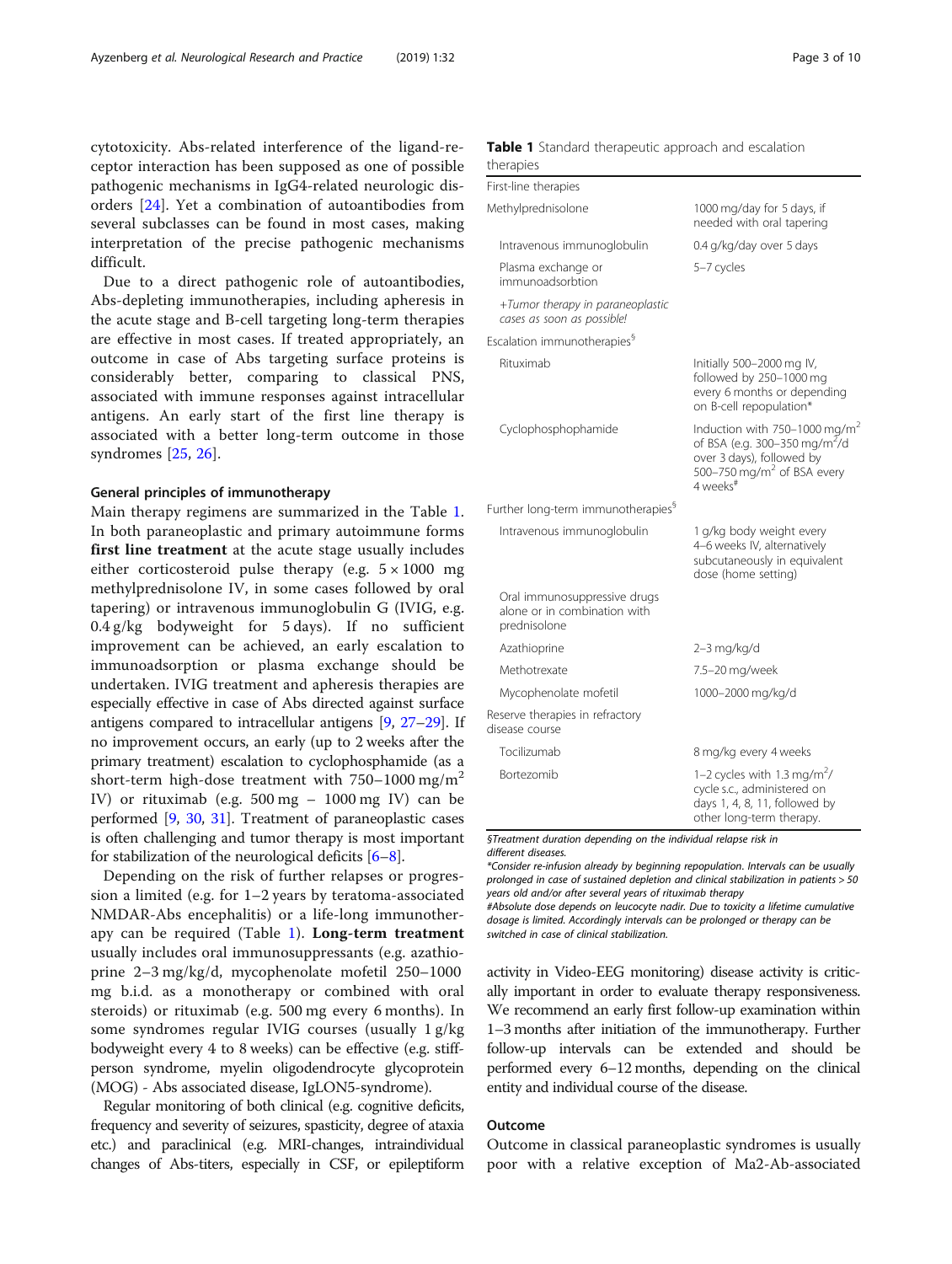encephalomyelitis, in which approx. 30% of patients experience improvement after adequate tumor treatment and immunotherapy [\[32](#page-7-0)]. In contrast, patients with Abs targeting surface antigens have a much better prognosis, except for those with additional onconeural Abs [[33](#page-7-0), [34](#page-7-0)]. Especially in case of Abs-mediated cross-linking and internalization of the target–receptor-antibody complex together with Abs no or only minor neuronal loss occurs [[35,](#page-7-0) [36\]](#page-7-0). This mechanism explains good or even complete recovery in about 75% of patients with NMDAR-encephalitis [\[37](#page-7-0)]. Still therapy refractory cases occur also in this group [[38,](#page-7-0) [39\]](#page-7-0). It is supposed that main reasons might be compartmentalization of the immune response in the CNS (e.g. in NMDAR-encephalitis) and non-responsiveness of long-lived CD20-negative Absproducing plasma cells to classical immunosuppressive agents and rituximab.

## Escalation therapies targeting plasma cells

In therapy refractory cases with a rapid ongoing clinical deterioration, prompt escalation to therapies directly targeting Abs-producing plasma cells can be critically important. Two of the most promising and already tested options include the anti-IL-6 receptor monoclonal antibody tocilizumab and the proteasome inhibitor bortezomib.

In NMOSD, three new substances are currently under investigation: the anti-IL-6 receptor antibody satralizumab (2nd generation substance following tocilizumab), the anti-CD19 monoclonal antibody inebilizumab and the anti-C5 complement factor directed antibody eculizumab. Belimumab, a monoclonal antibody targeting B-cell activating factor (BAFF), could also be potentially effective, however there is no real-life clinical experience with this substance in neurological diseases published so far.

### Tocilizumab

Tocilizumab is a humanized monoclonal antibody, targeting both soluble and membrane bound IL-6-receptor, approved in rheumatoid arthritis and juvenile idiopathic polyarthritis and giant cells arteritis. The IL-6 pathway plays an important role in various autoimmune diseases, being involved into differentiation of Abs-producing B-cells as well as IL-17 producing T-helper cells and IL-21-producing CD8+ T-cells [[40,](#page-7-0) [41](#page-7-0)]. In NMOSD a specific CD19<sup>int</sup>CD27<sup>high</sup>CD38highCD180<sup>−</sup> plasmablast subpopulation has been reported to produce AQP4 (aquaporin4)-Abs in an IL-6 dependent manner [\[42](#page-7-0)]. In 2013 we reported for the first time effective treatment of rituximab-refractory NMOSD patients with tocilizumab (8 mg/kg every 4 weeks) [\[43](#page-8-0)]. Both relapse activity and AQP4-Abs titer in serum decreased without serious side effects, with the longest therapy duration of 8 years in one patient so

far. In some of these patients AQP4-Abs are not detectable any more (unpublished data).

In a recent phase 3 clinical trial satralizumab, a new longcirculating humanized monoclonal antibody targeting the IL-6 receptor, demonstrated impressive efficacy, especially in seropositive NMOSD [\[2\]](#page-6-0). Tocilizumab was also effective in refractory cases of contactin-associated protein-like 2 and NMDAR-encephalitis [\[39](#page-7-0), [44](#page-8-0)]. Recently we started tocilizumab in two patients with an aggressive and therapy resistant MOG-Abs positive NMOSD. Previous therapies including azathioprine and rituximab in combination with oral prednisolone (20–30 mg/d) were not effective and patients developed multiple relapses approximately every 8 weeks. No further relapses occurred during the last months on tocilizumab therapy, however further and longer observations are needed (unpublished data).

Taken altogether, we suppose that tocilizumab is a promising second-line therapy in syndromes with Abs targeting surface proteins. Tocilizumab should be given in a dose of 8 mg/kg every 4 weeks. As previously demonstrated, prolonged intervals are associated with further relapse activity, at least by AQP4-Abs positive NMOSD [[45\]](#page-8-0). Based on a large rheumatologic experience this therapy option is relatively safe in our region  $[46]$  $[46]$ . However, neutropenia, thrombocytopenia, elevated liver enzymes and hypercholesterinemia may rarely occur. Risk of infections is increased and should be thoroughly clinically monitored, as impaired IL-6 signaling results in usually normal C-reactive protein and normal body temperature even despite systemic infection.

## Bortezomib

Bortezomib is a selective reversible inhibitor of the enzymatic activity of the 20S proteasome subunit, approved for the treatment of multiple myeloma  $[47, 48]$  $[47, 48]$  $[47, 48]$  $[47, 48]$  $[47, 48]$ . Due to a high metabolic activity professional Abs-producing plasma cells are especially susceptible to proteasome blockade. Mechanistically, bortezomib causes an aberrant degradation and accumulation of defective ribosomal products in the endoplasmic reticulum. At the same time bortezomib decreases the degradation of the antiapoptotic nuclear factor kB (NF-kB) inhibitor, enhancing apoptosis in both myeloma and plasma cells. Furthermore, decreased activity of the NF-kB pathway results in a profound suppression of proinflammatory cytokines such as tumor necrosis factor alpha (TNF-α), IL-1β, IL-6, reduction of T-cell activation and induction of apoptosis in already activated and proliferating T-cells [[49,](#page-8-0) [50\]](#page-8-0). Reduced protein degradation limits presentation of autoantigens to the immune system. Moreover, bortezomib impairs maturation of professional Ag-presenting dendritic cells (DC) and subsequently DC-mediated Tcell stimulation, especially demonstrated for alloreactive Tcells [[51](#page-8-0), [52\]](#page-8-0).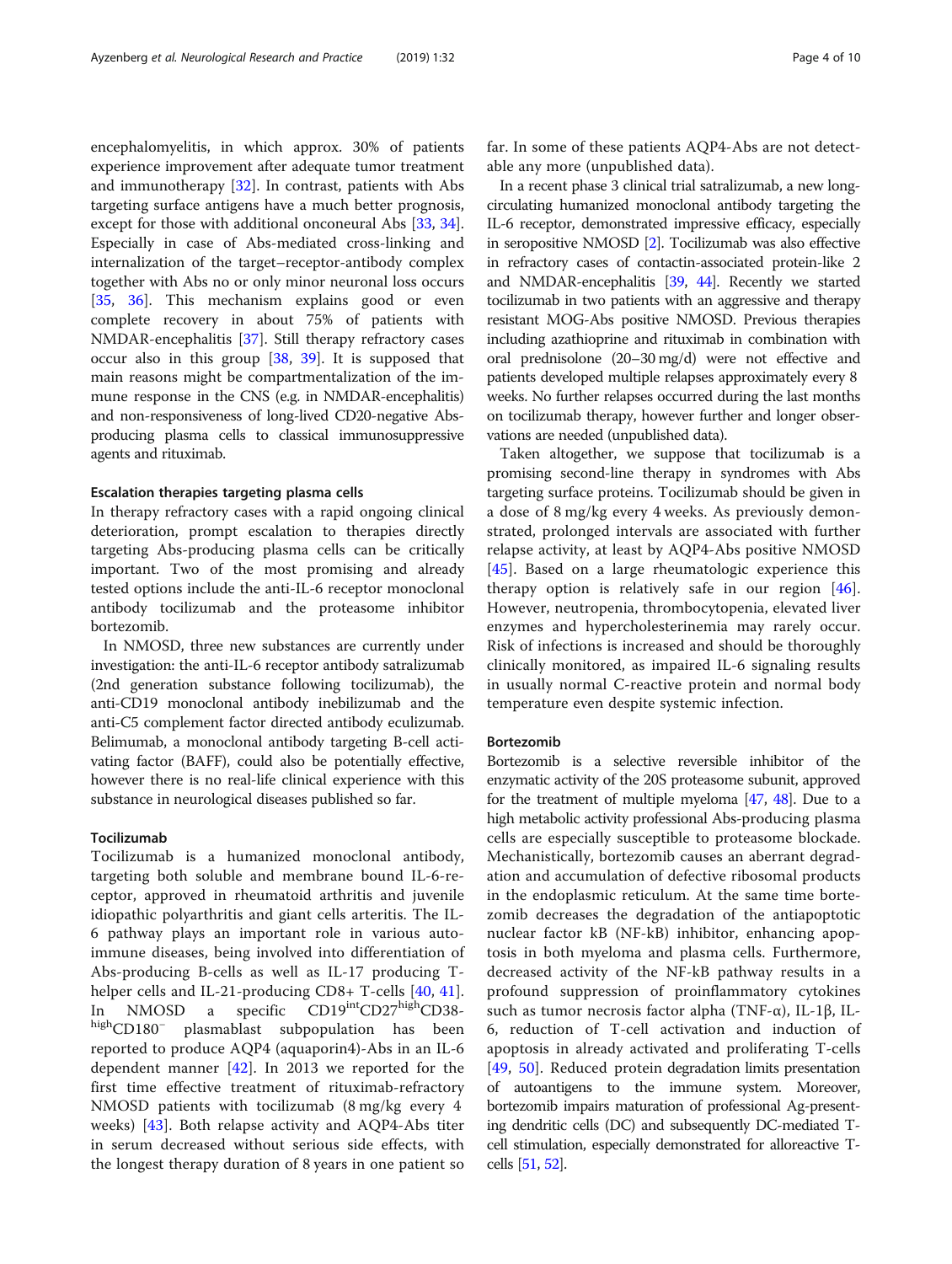Bortezomib has been successfully used in several rheumatologic diseases, including rheumatoid arthritis and refractory systemic lupus erythematosus [\[53](#page-8-0), [54](#page-8-0)]. In the latter bortezomib induced a transient decrease of anti-ds-DNA-Abs. However, Abs recurred after bortezomib withdrawal, due to a rapid repopulation of plasma cells [\[55](#page-8-0)]. Accordingly, a combination of bortezomib with rituximab seems to be essential for a sustained response in chronic autoimmune diseases. Interestingly, in vitro data demonstrate that bortezomib-induced impaired intracellular degradation of CD20 results in its upregulation on the surface of lymphoblastoid B-cells [\[56\]](#page-8-0). Thus, it may increase the therapeutic effect of rituximab, supporting the rationale for a combination therapy with both medications. The small size and good permeability through the blood-brain barrier is an important advantage of bortezomib in neurological conditions, compared to large Abs-molecules, especially in case of intrathecal compartmentalization of the autoimmune response.

Experience in neurological diseases is limited. In 2016 we reported the first two patients with severe NMDARencephalitis responsive to bortezomib [[57\]](#page-8-0). Our first patient, previously mechanically ventilated over 7 months and refractory to IVIG, corticosteroids, plasma exchange, rituximab and cyclophopsphamide, improved almost completely (except for mild cognitive deficits) under bortezomib. A second patient improved initially well under plasma exchange and rituximab, however relapsed 20 months later despite complete B-cell depletion. She was refractory to all first line therapies, including plasma exchange and achieved significant improvement after initiation of bortezomib mono-therapy only. Several further case reports and case series confirmed bortezomib as a promising escalation therapy in NMDAR-encephalitis recently [\[58](#page-8-0)–[60](#page-8-0)].

Similar efficacy in other syndromes is likely associated with immune response against membrane antigens. Recently we reported the first positive experience in myasthenia gravis. A patient with anti-muscle-specific tyrosine kinase (MuSK)-Abs, previously non-responsive to highdose IVIG, apheresis therapy, steroids and rituximab showed rapid and significant clinical improvement upon bortezomib therapy [\[61\]](#page-8-0). A phase IIa clinical trial investigating efficacy of bortezomib in myasthenia gravis, lupus erythematosus and rheumatoid arthritis is ongoing [[62\]](#page-8-0).

Here, we describe a 20-year old man who developed anti-glycine receptor mediated epilepsy and was successfully treated with a combination therapy of rituximab and bortezomib (Table 2 , Fig. [1\)](#page-5-0).

Suppression of humoral autoimmunity explains many, but not all effects of proteasome inhibitors. Recently we observed significant clinical improvement under bortezomib in a patient with severe subacute cerebellar ataxia

## Table 2 Case Box 1

A 20-year-old man was admitted to our department due to generalized epileptic seizures since 13 months. In addition, he complained about absence episodes and myoclonic twitching up to 10-15 times a day. Previous diagnostic work-up revealed minimal swelling of the left amygdala without any further relevant abnormalities. Generalized seizures could be completely controlled with lamotrigine and brivaracetam, however absence episodes and myoclonic twitching persisted. Assuming possible autoimmune epilepsy cortisone therapy (a total of 5 cycles of 5 g methylprednisolone every 4 weeks) had been tried without any improvement and the patient was referred to our department for a second opinion.

Diagnostic work-up revealed a granulocytic pleocytosis in the CSF as well as anti-glycine receptor antibodies in serum (1:32) while CSF antiglycine receptor antibodies were negative. Herein we performed combined apheresis therapy with four cycles of plasma exchange (PE) and two cycles of immunoadsorption (IA), followed by a cycle of proteasome inhibitor bortezomib (4 x 2.5 mg). This led to dramatic improvement of seizure frequency and a drop of anti-glycine receptor antibody titers to 1:10. Myoclonic twitches were absent, however shortly after discharge the frequency of absence episodes rose again. Therefore, a second cycle of immunoadsorption followed by 60 g of intravenous immunoglobulins was performed. The absence episodes decreased again and did not occur afterwards. Due to the suggestion of a relapsing course of the disease rituximab was initiated as long-term therapy

associated with Abs targeting neurochondrin and Delta notch-like epidermal growth factor-related receptor (DNER) (Table [3](#page-5-0) , Fig. [2](#page-6-0)). DNER is a transmembrane protein, so that a direct pathogenic role of Abs cannot be excluded [\[63](#page-8-0)]. Still, previous studies could not confirm efficacy of the Abs-depleting therapy in this obligate paraneoplastic syndrome. Usually, it has a progressive course with irreversible deficits and poor functional outcome despite plasma exchange therapy [[64](#page-8-0)]. Neurochondrin is located intracellularly and an antigen-specific Tcell response, but not autoantibodies, seems to be pathogenically relevant [\[65\]](#page-8-0). Interestingly, bortezomib administration also resulted in stabilization or even improvement in 10 patients with chronic inflammatory demyelinating polyneuropathy, classically histopathologically characterized by macrophage and T-lymphocyte infiltration [[66](#page-8-0)]. None of these patients had specific nodal or paranodal autoantibodies. If bortezomib, due to its pleiotropic effects, could be effective in other diseases associated with a T-cell mediated immunity and intracellular antigen localization, remains highly speculative and should be investigated in the future. However, if effective, it would be an important treatment option in otherwise refractory classical paraneoplastic syndromes.

Sensory axonal polyneuropathy is one of the most important limiting side effects of bortezomib, reaching a prevalence of 30–60% by high-dose treatment in multiple myeloma [\[67,](#page-8-0) [68](#page-8-0)]. In autoimmune conditions usually lower doses are sufficient. Further serious adverse events include pancytopenia, congestive heart failure, pulmonary edema, renal failure, gastrointestinal bleedings or infectious complications [[69\]](#page-8-0).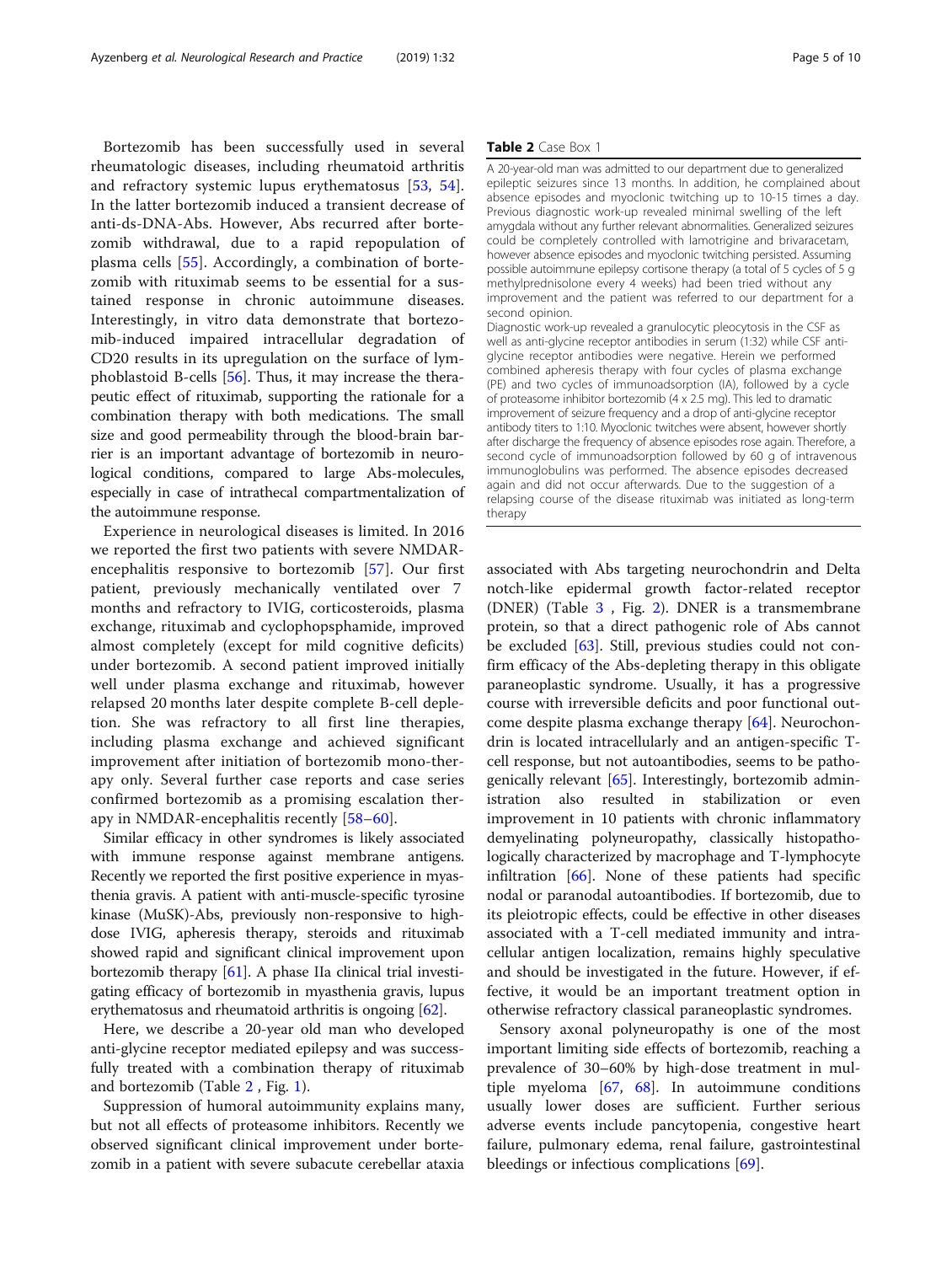<span id="page-5-0"></span>



## Future promising options

Besides the above mentioned satralizumab, two further medications, targeting humoral autoimmunity and being currently investigated in NMOSD, could be promising in other Abs-mediated CNS diseases. Eculizumab is a humanized monoclonal IgG4 antibody, inhibiting cleavage of C5 complement factor into proinflammatory cell-activating

## Table 3 Case box 2

A 54-year-old male was transferred to our department due to severe dysarthrophonia, double vision, nystagmus and ataxia in the last 7 weeks. The onset of symptoms was subacute over a few days. Brain MRI revealed an early cerebellar atrophy, consistent with aggressive course of subacute cerebellar degeneration. Routine CSF-analysis revealed 9 lymphocytic cells/μl, an elevation of total protein levels to 57.5 g/ml and CSF-specific oligoclonal immunoglobulin G (IgG) bands. Initial standard serum screening for antineuronal Abs was negative. Extensive analysis demonstrated autoantibodies against neurochondrin (titer of 1:1,000) in serum and autoantibodies against Delta/Notch-like Epidermal Growth Factor-Related Receptor isolated in CSF only (titer of 1:100). The following comprehensive diagnostic work-up including PET-CT detected a hypermetabolic area in the left parotid gland, diagnosed as Warthin´ s tumor after biopsy. Other reasons for a paraneoplastic origin were not detected. First-line therapies, including steroid pulse (5 g of methylprednisolone), immunoadsorption (8 cycles) and IVIG (1 g/kg body weight) were non-effective and the patient deteriorated further. Due to a severe gait ataxia the patient could not walk without a both-sided assistance anymore. Severe nystagmus, double vision and dysarthrophonia made communication almost impossible. For symptomatic treatment, fampridine (20 mg per day) was started, resulting in a slight improvement of the dysarthrophonia only. Following, we performed a therapy cycle with bortezomib which surprisingly led to substantial improvement several days after therapy initiation. One week later the patient was able to walk without help and even climb stairs again. In a follow-up investigation two months later all symptoms had substantially improved. Neurochondrin- and DNER-Abs in serum were negative

C5a and lytic terminal complex component C5b. It is approved for the treatment of paroxysmal nocturnal hemoglobinuria, atypical hemolytic uremic syndrome and refractory myasthenia gravis [[70](#page-8-0), [71\]](#page-8-0). Recently, a successful phase 3 study of eculizumab in AQP4-Abs positive NMOSD has been reported [\[72](#page-8-0)]. Eculizumab could be an interesting escalation therapy in other diseases, associated with complement activating IgG1-Abs. Despite its poor blood-brain-barrier permeability (serum: CSF ratio 1:5000), eculizumab significantly decreases C5 concentration in the CSF [[73](#page-8-0)]. Moreover, due to a rapid decrease of the complement activity it could be effective and especially attractive during the acute stage of diseases, associated with complement activating IgG1-Abs. Main safety concerns include risk of infectious, particularly with encapsulated bacteria. Eculizumab therapy is associated with a 1000-fold to 2000 fold increased incidence of meningococcal disease, despite tetravalent meningococcal vaccination [[74](#page-8-0)].

Inebilizumab is an afucosylated monoclonal humanized IgG1, targeting CD19 of B-cells. The absence of fucose results in increased antibody dependent cellular cytotoxicity [[75](#page-8-0)]. Potential advantages of anti-CD19 compared to anti-CD20 therapy are the depletion of later stage CD20-negative Abs-producing B-cells, including plasmablasts and some plasma cells. Preclinical data support greater effect of anti-CD19 therapy on B-cell driven autoimmunity [\[76](#page-8-0)]. Also, the aforementioned subpopulation of NMOSD-specific plasmablasts express CD19, but not CD20 [\[42\]](#page-7-0). The possibility to translate this extended spectrum of targeted B-cells into additional clinical benefits without a higher risk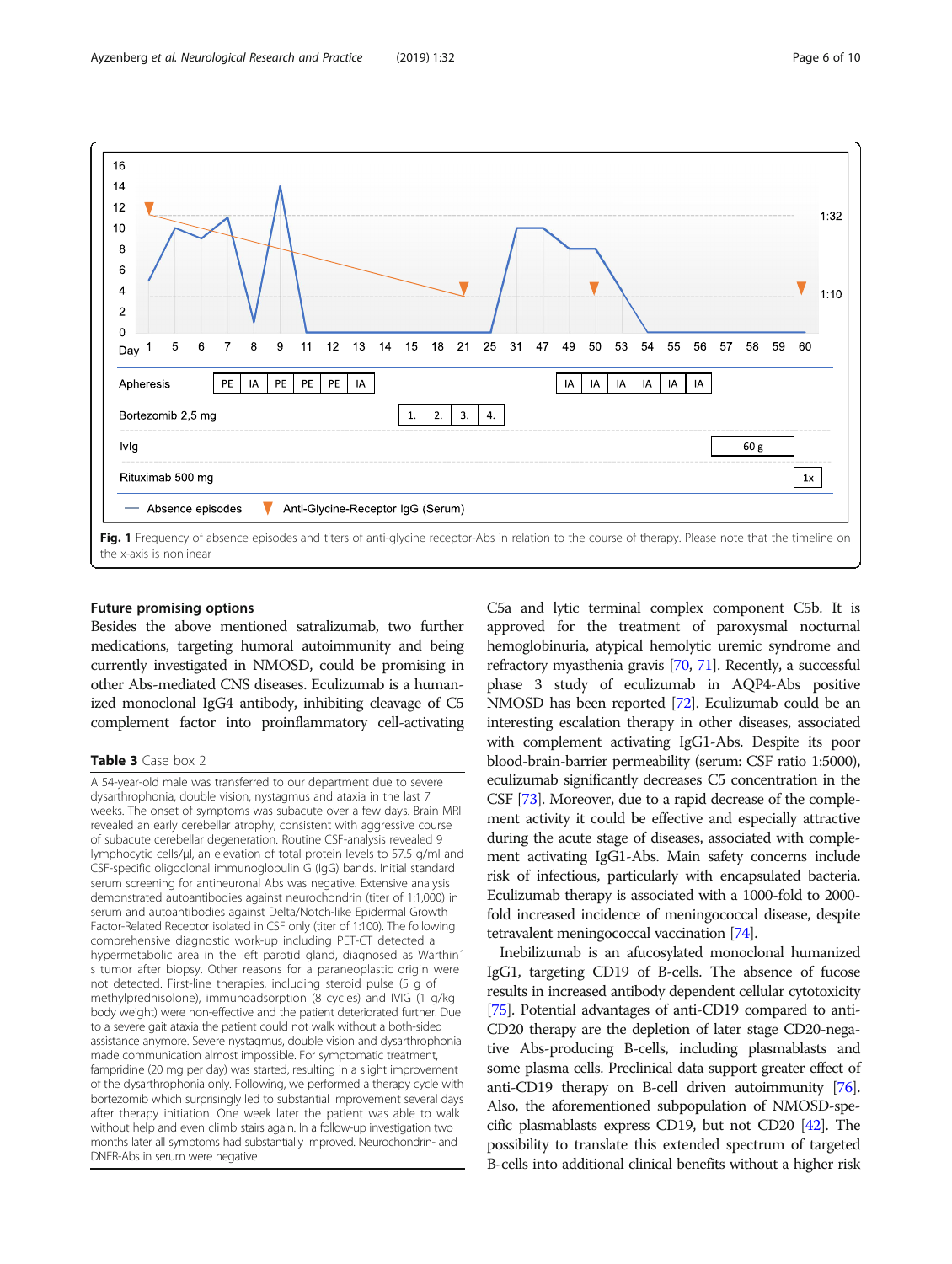<span id="page-6-0"></span>

of serious infections must be addressed in further clinical trials. Inebilizumab demonstrated an acceptable safety profile in a phase I study in RRMS and systemic sclerosis and detailed results of the positive phase II/III study in NMOSD are not published yet [\[77,](#page-8-0) [78\]](#page-9-0).

# Conclusion

In summary, both localization and function of the target antigen as well as predominant IgG-subtype and/or involvement of T-cell autoimmunity determine therapy responsiveness and outcome in Abs-mediated neurological syndromes. Treatment should be started as early as possible and an increased diagnostic vigilance is required. In refractory cases prompt therapy escalation should be considered. Individual treatment decisions, including immunotherapies established in rheumatologic or oncological diseases, can result in breakthrough improvement. In case of intracellular antigen localization outcome remains poor, therefore new treatment strategies are urgently needed.

#### Abbreviations

Abs: autoantibodies; AQP4: aquaporin4; CASPR2: contactin associated protein 2; CNS: central nervous systems; CT: computer tomography; DC: dendritic cells; DNER: delta notch-like epidermal growth factor-related receptor; FDG-PET: fluorodeoxyglucose positron emission tomography; GAD: glutamate decarboxylase; IA: immunoadsorption; IL: interleukin; IV: intravenous; IVIG: intravenous immunoglobulin G; LGI1: leucine rich glioma inactivated 1; MOG: myelin oligodendrozyten glycoprotein; MuSK: muscle-specific tyrosine kinase; NF-kB: nuclear factor kB; NF-kB: nuclear factor kB; NMDAR: N-methyl-D-aspartate receptor; NMOSD: neuromyelitis optica spectrum disorder;

PE: plasma exchange; PNS: paraneoplastic syndromes; TNF-α: tumor necrosis factor alpha

## Acknowledgements

Not applicable.

#### Authors' contributions

IA, SF, DR and LT prepared the manuscript. DR, LT and VB prepared description of reported cases. RG and SF critically revised the manuscript for intellectual content. All authors read and approved the final manuscript.

#### Funding

None.

#### Availability of data and materials

Not applicable.

#### Ethics approval and consent to participate Not applicable.

#### Consent for publication

Both patients described in the manuscript gave their informed consent.

#### Competing interests

The authors declare that they have no competing interests.

## Received: 17 May 2019 Accepted: 5 August 2019 Published online: 01 October 2019

#### References

- 1. Scharf, M., Miske, R., Kade, S., et al. (2018). A Spectrum of neural autoantigens, newly identified by Histo-immunoprecipitation, mass spectrometry, and recombinant cell-based indirect immunofluorescence. Frontiers in Immunology, 9, 1447. [https://doi.org/10.3389/fimmu.2018.01447.](https://doi.org/10.3389/fimmu.2018.01447)
- 2. A. Traboulsee , B. Greenberg , J.L. Bennett , L. Szczechowski , E. Fox , S. Shkrobot , T. Yamamura , Y. Terada , Y. Kawata , A. Melia , A. Gianella-Borradori , B.G. Weinshenker. A double-blind placebo-controlled study of satralizumab (SA237), a recycling anti-IL-6 receptor monoclonal antibody, as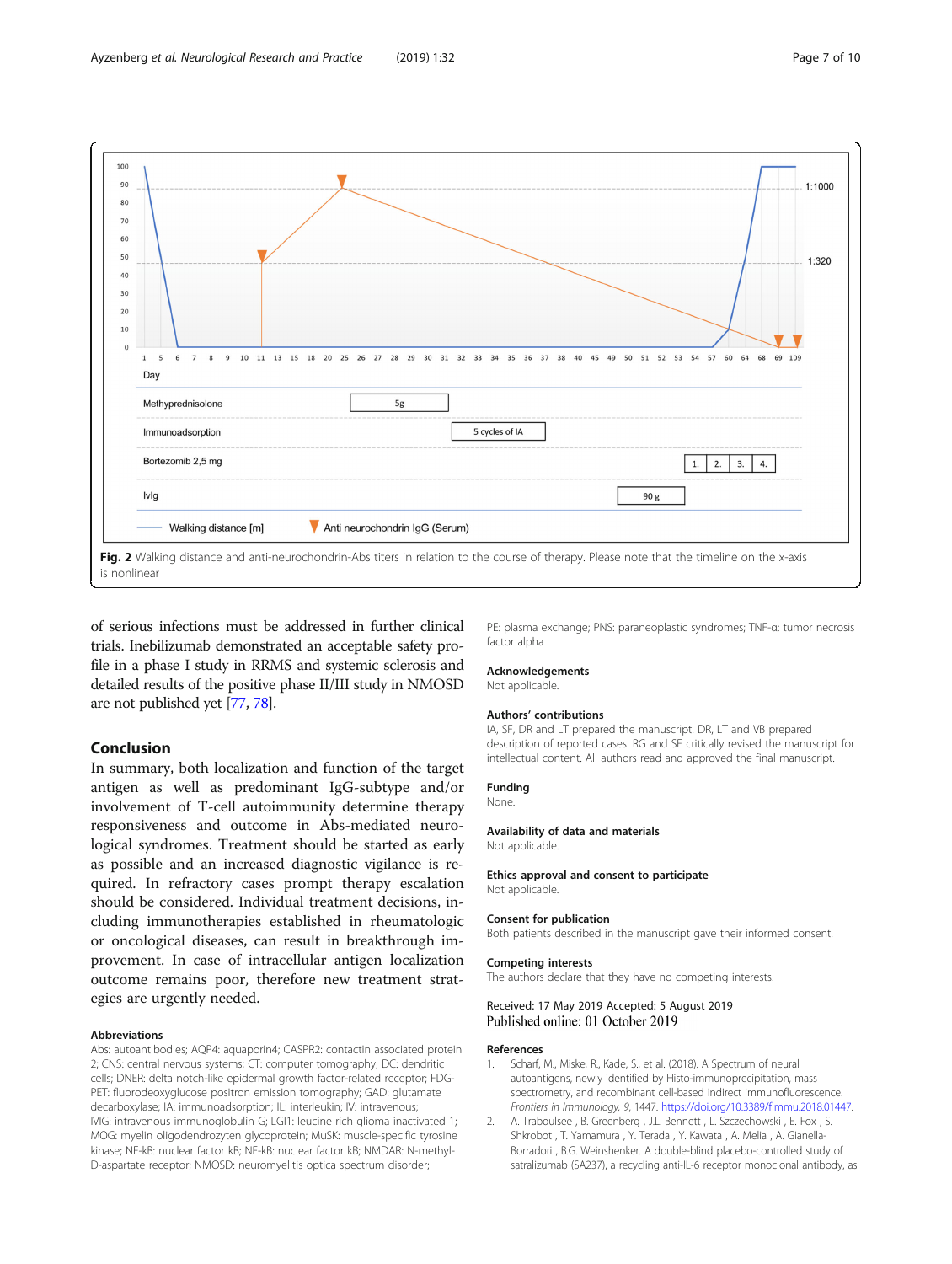<span id="page-7-0"></span>monotherapy for patients with neuromyelitis optica spectrum disorder (NMOSD). ECTRIMS Online Library. Oct 12, 2018; 229118.

- 3. Giometto, B., Grisold, W., Vitaliani, R., et al. (2010). Paraneoplastic neurologic syndrome in the PNS Euronetwork database: A European study from 20 centers. Archives of Neurology, 67(3), 330–335. [https://](https://doi.org/10.1001/archneurol.2009.341) [doi.org/10.1001/archneurol.2009.341.](https://doi.org/10.1001/archneurol.2009.341)
- 4. Dalakas, M. C. (2018). Neurological complications of immune checkpoint inhibitors: What happens when you "take the brakes off" the immune system. Therapeutic Advances in Neurological Disorders, 11, 1756286418799864. <https://doi.org/10.1177/1756286418799864>.
- 5. Bauer, J., & Bien, C. G. (2016). Neuropathology of autoimmune encephalitides. Handbook of Clinical Neurology, 133, 107-120. [https://](https://doi.org/10.1016/B978-0-444-63432-0.00007-4) [doi.org/10.1016/B978-0-444-63432-0.00007-4](https://doi.org/10.1016/B978-0-444-63432-0.00007-4).
- 6. Graus, F., Keime-Guibert, F., Reñe, R., et al. (2001). Anti-Hu-associated paraneoplastic encephalomyelitis: Analysis of 200 patients. Brain: A Journal of Neurology, 124(Pt 6), 1138–1148.
- Shams'ili, S., Grefkens, J., de Leeuw, B., et al. (2003). Paraneoplastic cerebellar degeneration associated with antineuronal antibodies: Analysis of 50 patients. Brain: A Journal of Neurology, 126(Pt 6), 1409– 1418.
- 8. Candler, P. M., Hart, P. E., Barnett, M., Weil, R., & Rees, J. H. (2004). A follow up study of patients with paraneoplastic neurological disease in the United Kingdom. Journal of Neurology, Neurosurgery, and Psychiatry, 75(10), 1411–1415. <https://doi.org/10.1136/jnnp.2003.025171>.
- Vernino, S., O'Neill, B. P., Marks, R. S., O'Fallon, J. R., & Kimmel, D. W. (2004). Immunomodulatory treatment trial for paraneoplastic neurological disorders. Neuro-Oncol., 6(1), 55–62. [https://doi.org/10.1215/S1152851703](https://doi.org/10.1215/S1152851703000395) [000395](https://doi.org/10.1215/S1152851703000395).
- 10. Keime-Guibert, F., Graus, F., Fleury, A., et al. (2000). Treatment of paraneoplastic neurological syndromes with antineuronal antibodies (anti-Hu, anti-Yo) with a combination of immunoglobulins, cyclophosphamide, and methylprednisolone. Journal of Neurology, Neurosurgery, and Psychiatry, 68(4), 479–482.
- 11. Widdess-Walsh, P., Tavee, J. O., Schuele, S., & Stevens, G. H. (2003). Response to intravenous immunoglobulin in anti-Yo associated paraneoplastic cerebellar degeneration: Case report and review of the literature. Journal of Neuro-Oncology, 63(2), 187–190.
- 12. Keime-Guibert, F., Graus, F., Broët, P., et al. (1999). Clinical outcome of patients with anti-Hu-associated encephalomyelitis after treatment of the tumor. Neurology., 53(8), 1719–1723.
- 13. Titulaer, M. J., Soffietti, R., Dalmau, J., et al. (2011). Screening for tumours in paraneoplastic syndromes: Report of an EFNS task force. Eur J Neurol Off J Eur Fed Neurol Soc., 18(1), 19–e3. [https://doi.org/10.1111/j.1468-1331.2010.03220.x.](https://doi.org/10.1111/j.1468-1331.2010.03220.x)
- 14. Darnell, R. B., & Posner, J. B. (2006). Paraneoplastic syndromes affecting the nervous system. Seminars in Oncology, 33(3), 270–298. [https://doi.org/10.1](https://doi.org/10.1053/j.seminoncol.2006.03.008) [053/j.seminoncol.2006.03.008](https://doi.org/10.1053/j.seminoncol.2006.03.008).
- 15. Pittock, S. J., Kryzer, T. J., & Lennon, V. A. (2004). Paraneoplastic antibodies coexist and predict cancer, not neurological syndrome. Annals of Neurology, 56(5), 715–719. [https://doi.org/10.1002/ana.20269.](https://doi.org/10.1002/ana.20269)
- 16. Horta, E. S., Lennon, V. A., Lachance, D. H., et al. (2014). Neural autoantibody clusters aid diagnosis of cancer. Clin Cancer Res Off J Am Assoc Cancer Res., 20(14), 3862–3869. <https://doi.org/10.1158/1078-0432.CCR-14-0652>.
- 17. Gorman, M. P. (2010). Update on diagnosis, treatment, and prognosis in opsoclonus-myoclonus-ataxia syndrome. Current Opinion in Pediatrics, 22(6), 745–750. [https://doi.org/10.1097/MOP.0b013e32833fde3f.](https://doi.org/10.1097/MOP.0b013e32833fde3f)
- 18. Rosenfeld, M. R., Eichen, J. G., Wade, D. F., Posner, J. B., & Dalmau, J. (2001). Molecular and clinical diversity in paraneoplastic immunity to ma proteins. Annals of Neurology, 50(3), 339–348.
- 19. Hadjivassiliou, M., Alder, S. J., Van Beek, E. J. R., et al. (2009). PET scan in clinically suspected paraneoplastic neurological syndromes: A 6-year prospective study in a regional neuroscience unit. Acta Neurologica Scandinavica, 119(3), 186–193. [https://doi.org/10.1111/j.1600-0404.2008.01089.x.](https://doi.org/10.1111/j.1600-0404.2008.01089.x)
- 20. Irani, S. R., Michell, A. W., Lang, B., et al. (2011). Faciobrachial dystonic seizures precede Lgi1 antibody limbic encephalitis. Annals of Neurology, 69(5), 892–900. [https://doi.org/10.1002/ana.22307.](https://doi.org/10.1002/ana.22307)
- 21. Kalachikov, S., Evgrafov, O., Ross, B., et al. (2002). Mutations in LGI1 cause autosomal-dominant partial epilepsy with auditory features. Nature Genetics, 30(3), 335–341. <https://doi.org/10.1038/ng832>.
- 22. Pittock, S. J., & Vincent, A. (2016). Introduction to autoimmune neurology. Handbook of Clinical Neurology, 133, 3–14. [https://doi.org/10.1016/B978-](https://doi.org/10.1016/B978-0-444-63432-0.00001-3) [0-444-63432-0.00001-3.](https://doi.org/10.1016/B978-0-444-63432-0.00001-3)
- 23. Aalberse, R. C., Stapel, S. O., Schuurman, J., & Rispens, T. (2009). Immunoglobulin G4: an odd antibody. Clin Exp Allergy J Br Soc Allergy Clin Immunol., 39(4), 469–477. [https://doi.org/10.1111/j.1365-2222.2009.](https://doi.org/10.1111/j.1365-2222.2009.03207.x) [03207.x](https://doi.org/10.1111/j.1365-2222.2009.03207.x).
- 24. Huijbers, M. G., Querol, L. A., Niks, E. H., et al. (2015). The expanding field of IgG4-mediated neurological autoimmune disorders. European Journal of Neurology, 22(8), 1151–1161. <https://doi.org/10.1111/ene.12758>.
- 25. Gastaldi, M., Thouin, A., & Vincent, A. (2016). Antibody-mediated autoimmune encephalopathies and immunotherapies. Neurother J Am Soc Exp Neurother., 13(1), 147–162. [https://doi.org/10.1007/s13311-015-0410-6.](https://doi.org/10.1007/s13311-015-0410-6)
- 26. Irani, S. R., Bera, K., Waters, P., et al. (2010). N-methyl-D-aspartate antibody encephalitis: Temporal progression of clinical and paraclinical observations in a predominantly non-paraneoplastic disorder of both sexes. Brain: A Journal of Neurology, 133(Pt 6), 1655–1667. [https://doi.org/10.1093/brain/awq113.](https://doi.org/10.1093/brain/awq113)
- 27. Graus, F., Vega, F., Delattre, J. Y., et al. (1992). Plasmapheresis and antineoplastic treatment in CNS paraneoplastic syndromes with antineuronal autoantibodies. Neurology., 42(3 Pt 1), 536–540.
- 28. Uchuya, M., Graus, F., Vega, F., Reñé, R., & Delattre, J. Y. (1996). Intravenous immunoglobulin treatment in paraneoplastic neurological syndromes with antineuronal autoantibodies. Journal of Neurology, Neurosurgery, and Psychiatry, 60(4), 388–392.
- 29. Leypoldt, F., & Wandinger, K.-P. (2014). Paraneoplastic neurological syndromes. Clinical and Experimental Immunology, 175(3), 336–348. [https://](https://doi.org/10.1111/cei.12185) [doi.org/10.1111/cei.12185.](https://doi.org/10.1111/cei.12185)
- 30. Stark, E., Wurster, U., Patzold, U., Sailer, M., & Haas, J. (1995). Immunological and clinical response to immunosuppressive treatment in paraneoplastic cerebellar degeneration. Archives of Neurology, 52(8), 814–818.
- 31. Shams'ili, S., de Beukelaar, J., Gratama, J. W., et al. (2006). An uncontrolled trial of rituximab for antibody associated paraneoplastic neurological syndromes. Journal of Neurology, 253(1), 16–20. [https://doi.org/10.1007/](https://doi.org/10.1007/s00415-005-0882-0) [s00415-005-0882-0.](https://doi.org/10.1007/s00415-005-0882-0)
- 32. Dalmau, J., Graus, F., Villarejo, A., et al. (2004). Clinical analysis of anti-Ma2 associated encephalitis. Brain: A Journal of Neurology, 127(Pt 8), 1831–1844. <https://doi.org/10.1093/brain/awh203>.
- 33. Höftberger, R., Titulaer, M. J., Sabater, L., et al. (2013). Encephalitis and GABAB receptor antibodies: Novel findings in a new case series of 20 patients. Neurology., 81(17), 1500–1506. [https://doi.org/10.1212/WNL.0b013](https://doi.org/10.1212/WNL.0b013e3182a9585f) [e3182a9585f](https://doi.org/10.1212/WNL.0b013e3182a9585f).
- 34. Höftberger, R., van Sonderen, A., Leypoldt, F., et al. (2015). Encephalitis and AMPA receptor antibodies: Novel findings in a case series of 22 patients. Neurology., 84(24), 2403–2412. [https://doi.org/10.1212/WNL.](https://doi.org/10.1212/WNL.0000000000001682) 000000000001682
- 35. Hughes, E. G., Peng, X., Gleichman, A. J., et al. (2010). Cellular and synaptic mechanisms of anti-NMDA receptor encephalitis. Journal of Neuroscience: The Official Journal of the Society for Neuroscience, 30(17), 5866–5875. [https://](https://doi.org/10.1523/JNEUROSCI.0167-10.2010) [doi.org/10.1523/JNEUROSCI.0167-10.2010.](https://doi.org/10.1523/JNEUROSCI.0167-10.2010)
- 36. Moscato, E. H., Peng, X., Jain, A., Parsons, T. D., Dalmau, J., & Balice-Gordon, R. J. (2014). Acute mechanisms underlying antibody effects in anti-N-methyl-D-aspartate receptor encephalitis. Annals of Neurology, 76(1), 108–119. <https://doi.org/10.1002/ana.24195>.
- 37. Dalmau, J., Lancaster, E., Martinez-Hernandez, E., Rosenfeld, M. R., & Balice-Gordon, R. (2011). Clinical experience and laboratory investigations in patients with anti-NMDAR encephalitis. Lancet Neurology, 10(1), 63–74. [https://doi.org/10.1016/S1474-4422\(10\)70253-2.](https://doi.org/10.1016/S1474-4422(10)70253-2)
- 38. Titulaer, M. J., McCracken, L., Gabilondo, I., et al. (2013). Treatment and prognostic factors for long-term outcome in patients with anti-NMDA receptor encephalitis: An observational cohort study. Lancet Neurology, 12(2), 157–165. [https://doi.org/10.1016/S1474-4422\(12\)70310-1](https://doi.org/10.1016/S1474-4422(12)70310-1).
- 39. Lee, W.-J., Lee, S.-T., Moon, J., et al. (2016). Tocilizumab in autoimmune encephalitis refractory to rituximab: An institutional cohort study. Neurotherapeutics., 13(4), 824–832. [https://doi.org/10.1007/s13311-016-](https://doi.org/10.1007/s13311-016-0442-6) [0442-6.](https://doi.org/10.1007/s13311-016-0442-6)
- 40. Kang, S., Tanaka, T., & Kishimoto, T. (2015). Therapeutic uses of antiinterleukin-6 receptor antibody. International Immunology, 27(1), 21–29. [https://doi.org/10.1093/intimm/dxu081.](https://doi.org/10.1093/intimm/dxu081)
- 41. Heink, S., Yogev, N., Garbers, C., et al. (2017). Trans-presentation of IL-6 by dendritic cells is required for the priming of pathogenic TH17 cells. Nature Immunology, 18(1), 74–85. [https://doi.org/10.1038/ni.3632.](https://doi.org/10.1038/ni.3632)
- 42. Chihara, N., Aranami, T., Sato, W., et al. (2011). Interleukin 6 signaling promotes anti-aquaporin 4 autoantibody production from plasmablasts in neuromyelitis optica. Proceedings of the National Academy of Sciences of the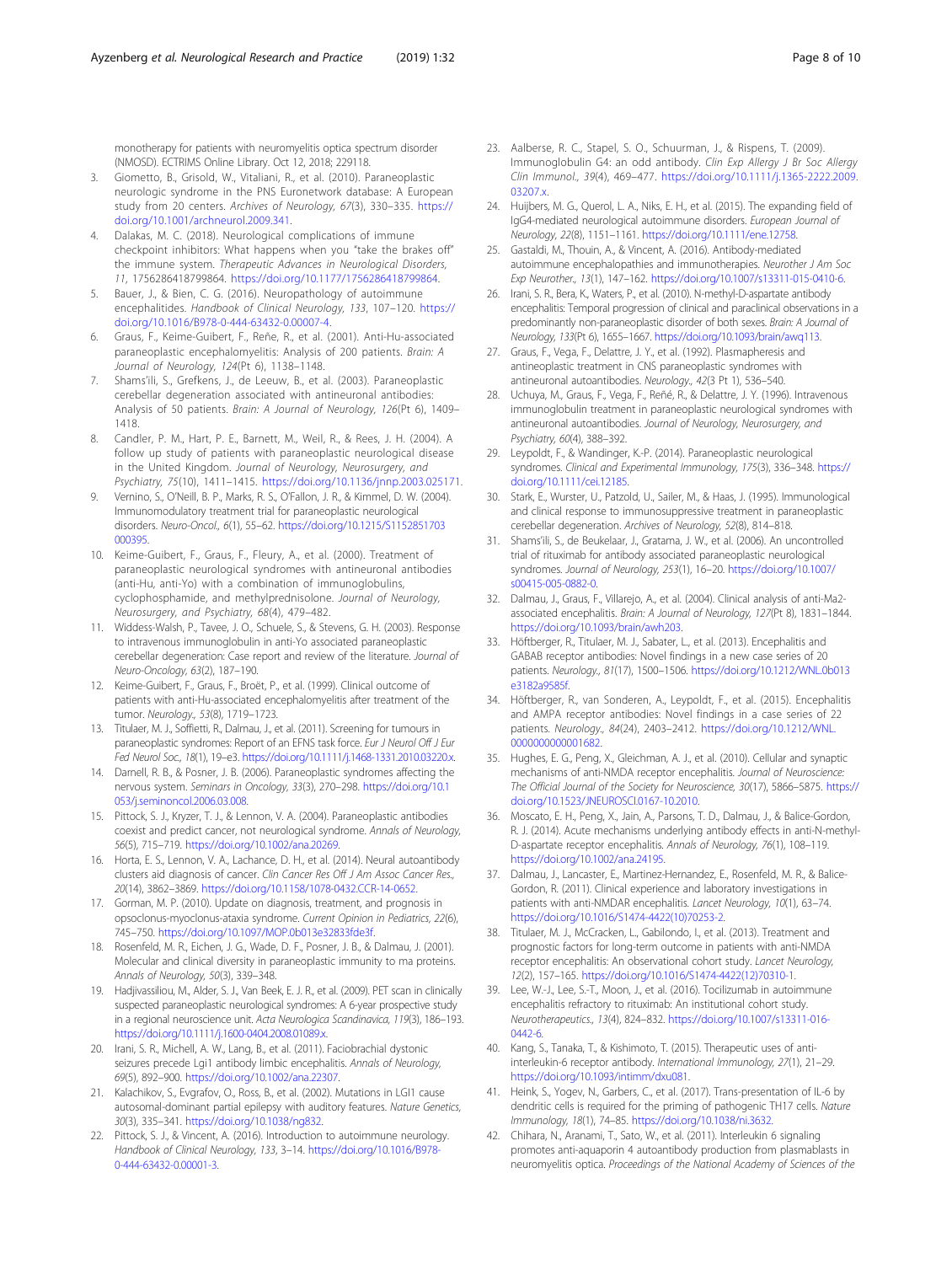<span id="page-8-0"></span>United States of America, 108(9), 3701–3706. [https://doi.org/10.1073/pnas.101](https://doi.org/10.1073/pnas.1017385108) [7385108.](https://doi.org/10.1073/pnas.1017385108)

- 43. Ayzenberg, I., Kleiter, I., Schröder, A., et al. (2013). Interleukin 6 receptor blockade in patients with neuromyelitis optica nonresponsive to anti-CD20 therapy. JAMA Neurology, 70(3), 394–397. [https://doi.org/10.1001/](https://doi.org/10.1001/jamaneurol.2013.1246) [jamaneurol.2013.1246](https://doi.org/10.1001/jamaneurol.2013.1246).
- 44. Krogias, C., Hoepner, R., Müller, A., Schneider-Gold, C., Schröder, A., & Gold, R. (2013). Successful treatment of anti-Caspr2 syndrome by interleukin 6 receptor blockade through tocilizumab. JAMA Neurology, 70(8), 1056–1059. <https://doi.org/10.1001/jamaneurol.2013.143>.
- 45. Ringelstein, M., Ayzenberg, I., Harmel, J., et al. (May 2015). Long-term therapy with interleukin 6 receptor blockade in highly active Neuromyelitis Optica Spectrum disorder. JAMA Neurology. [https://doi.org/10.1001/](https://doi.org/10.1001/jamaneurol.2015.0533) [jamaneurol.2015.0533](https://doi.org/10.1001/jamaneurol.2015.0533).
- 46. Ogata, A., Kato, Y., Higa, S., & Yoshizaki, K. (2019). IL-6 inhibitor for the treatment of rheumatoid arthritis: A comprehensive review. Modern Rheumatology, 29(2), 258–267. <https://doi.org/10.1080/14397595.2018.1546357>.
- 47. Richardson, P. G., Schlossman, R., Hideshima, T., & Anderson, K. C. (2005). New treatments for multiple myeloma. Oncol Williston Park N, 19(14), 1781– 1792 discussion 1792, 1795-1797.
- 48. Meister, S., Schubert, U., Neubert, K., et al. (2007). Extensive immunoglobulin production sensitizes myeloma cells for proteasome inhibition. Cancer Research, 67(4), 1783–1792. <https://doi.org/10.1158/0008-5472.CAN-06-2258>.
- 49. Berges, C., Haberstock, H., Fuchs, D., et al. (2008). Proteasome inhibition suppresses essential immune functions of human CD4+ T cells. Immunology., 124(2), 234–246. [https://doi.org/10.1111/j.1365-2567.2007.02761.x.](https://doi.org/10.1111/j.1365-2567.2007.02761.x)
- 50. Verbrugge, S. E., Scheper, R. J., Lems, W. F., de Gruijl, T. D., & Jansen, G. (2015). Proteasome inhibitors as experimental therapeutics of autoimmune diseases. Arthritis Research & Therapy, 17, 17. <https://doi.org/10.1186/s13075-015-0529-1>.
- 51. Zinser, E., Rössner, S., Littmann, L., Lüftenegger, D., Schubert, U., & Steinkasserer, A. (2009). Inhibition of the proteasome influences murine and human dendritic cell development in vitro and in vivo. Immunobiology., 214(9–10), 843–851. <https://doi.org/10.1016/j.imbio.2009.06.018>.
- 52. Blanco, B., Sánchez-Abarca, L. I., Caballero-Velázquez, T., Santamaría, C., Inogés, S., & Pérez-Simón, J. A. (2011). Depletion of alloreactive T-cells in vitro using the proteasome inhibitor bortezomib preserves the immune response against pathogens. Leukemia Research, 35(10), 1412–1415. [https://](https://doi.org/10.1016/j.leukres.2011.05.018) [doi.org/10.1016/j.leukres.2011.05.018.](https://doi.org/10.1016/j.leukres.2011.05.018)
- 53. Alexander, T., Sarfert, R., Klotsche, J., et al. (2015). The proteasome inhibitior bortezomib depletes plasma cells and ameliorates clinical manifestations of refractory systemic lupus erythematosus. Annals of the Rheumatic Diseases, 74(7), 1474–1478. [https://doi.org/10.1136/annrheumdis-2014-206016.](https://doi.org/10.1136/annrheumdis-2014-206016)
- 54. Lassoued, S., Moyano, C., Beldjerd, M., Pauly, P., Lassoued, D., & Billey, T. (February 2019). Bortezomib improved the joint manifestations of rheumatoid arthritis in three patients. Jt Bone Spine Rev Rhum. [https://doi.](https://doi.org/10.1016/j.jbspin.2019.01.019) [org/10.1016/j.jbspin.2019.01.019.](https://doi.org/10.1016/j.jbspin.2019.01.019)
- 55. Alexander, T., Cheng, Q., Klotsche, J., et al. (2018). Proteasome inhibition with bortezomib induces a therapeutically relevant depletion of plasma cells in SLE but does not target their precursors. European Journal of Immunology, 48(9), 1573–1579. [https://doi.org/10.1002/eji.201847492.](https://doi.org/10.1002/eji.201847492)
- 56. Verbrugge, S. E., Al, M., Assaraf, Y. G., et al. (2013). Overcoming bortezomib resistance in human B cells by anti-CD20/rituximab-mediated complementdependent cytotoxicity and epoxyketone-based irreversible proteasome inhibitors. Experimental Hematology & Oncology, 2(1), 2. [https://doi.org/10.11](https://doi.org/10.1186/2162-3619-2-2) [86/2162-3619-2-2](https://doi.org/10.1186/2162-3619-2-2).
- 57. Behrendt, V., Krogias, C., Reinacher-Schick, A., Gold, R., & Kleiter, I. (2016). Bortezomib treatment for patients with anti-N-methyl-d-aspartate receptor encephalitis. JAMA Neurology, 73(10), 1251–1253. [https://doi.org/10.1001/](https://doi.org/10.1001/jamaneurol.2016.2588) [jamaneurol.2016.2588](https://doi.org/10.1001/jamaneurol.2016.2588).
- 58. Scheibe, F., Prüss, H., Mengel, A. M., et al. (2017). Bortezomib for treatment of therapy-refractory anti-NMDA receptor encephalitis. Neurology., 88(4), 366–370. [https://doi.org/10.1212/WNL.0000000000003536.](https://doi.org/10.1212/WNL.0000000000003536)
- 59. Sveinsson, O., Granqvist, M., Forslin, Y., Blennow, K., Zetterberg, H., & Piehl, F. (2017). Successful combined targeting of B- and plasma cells in treatment refractory anti-NMDAR encephalitis. Journal of Neuroimmunology, 312, 15– 18. [https://doi.org/10.1016/j.jneuroim.2017.08.011.](https://doi.org/10.1016/j.jneuroim.2017.08.011)
- 60. Schroeder, C., Back, C., Koc, Ü., et al. (2018). Breakthrough treatment with bortezomib for a patient with anti-NMDAR encephalitis. Clinical Neurology and Neurosurgery, 172, 24–26. <https://doi.org/10.1016/j.clineuro.2018.06.005>.
- 61. Schneider-Gold, C., Reinacher-Schick, A., Ellrichmann, G., & Gold, R. (2017). Bortezomib in severe MuSK-antibody positive myasthenia gravis: First

clinical experience. Therapeutic Advances in Neurological Disorders, 10(10), 339–341. [https://doi.org/10.1177/1756285617721093.](https://doi.org/10.1177/1756285617721093)

- 62. Kohler, S., Märschenz, S., Grittner, U., Alexander, T., Hiepe, F., & Meisel, A. (2019). Bortezomib in antibody-mediated autoimmune diseases (TAVAB): Study protocol for a unicentric, non-randomised, nonplacebo controlled trial. BMJ Open, 9(1), e024523. [https://doi.org/1](https://doi.org/10.1136/bmjopen-2018-024523) [0.1136/bmjopen-2018-024523.](https://doi.org/10.1136/bmjopen-2018-024523)
- 63. Jarius, S., & Wildemann, B. (2015). 'Medusa-head ataxia': The expanding spectrum of Purkinje cell antibodies in autoimmune cerebellar ataxia. Part 1: Anti-mGluR1, anti-Homer-3, anti-Sj/ITPR1 and anti-CARP VIII. Journal of Neuroinflammation, 12. [https://doi.org/10.11](https://doi.org/10.1186/s12974-015-0356-y) [86/s12974-015-0356-y.](https://doi.org/10.1186/s12974-015-0356-y)
- 64. de Graaff, E., Maat, P., Hulsenboom, E., et al. (2012). Identification of delta/notch-like epidermal growth factor-related receptor as the Tr antigen in paraneoplastic cerebellar degeneration. Annals of Neurology, 71(6), 815–824. [https://doi.org/10.1002/ana.23550.](https://doi.org/10.1002/ana.23550)
- 65. Miske, R., Gross, C. C., Scharf, M., et al. (2017). Neurochondrin is a neuronal target antigen in autoimmune cerebellar degeneration. Neurol Neuroimmunol Neuroinflammation., 4(1), e307. [https://doi.org/1](https://doi.org/10.1212/NXI.0000000000000307) [0.1212/NXI.0000000000000307](https://doi.org/10.1212/NXI.0000000000000307).
- 66. Pitarokoili, K., Yoon, M.-S., Kröger, I., Reinacher-Schick, A., Gold, R., & Schneider-Gold, C. (2017). Severe refractory CIDP: A case series of 10 patients treated with bortezomib. Journal of Neurology, 264(9), 2010– 2020. [https://doi.org/10.1007/s00415-017-8599-4.](https://doi.org/10.1007/s00415-017-8599-4)
- 67. Palumbo, A., Chanan-Khan, A., Weisel, K., et al. (2016). Daratumumab, Bortezomib, and dexamethasone for multiple myeloma. The New England Journal of Medicine, 375(8), 754–766. <https://doi.org/10.1056/NEJMoa1606038>.
- 68. Minarik, J., Pavlicek, P., Pour, L., et al. (2015). Subcutaneous bortezomib in multiple myeloma patients induces similar therapeutic response rates as intravenous application but it does not reduce the incidence of peripheral neuropathy. PLoS One, 10(4), e0123866. [https://doi.org/10.1371/journal.pone.0123866.](https://doi.org/10.1371/journal.pone.0123866)
- 69. Moreau, P., Hulin, C., Marit, G., et al. (2010). Stem cell collection in patients with de novo multiple myeloma treated with the combination of bortezomib and dexamethasone before autologous stem cell transplantation according to IFM 2005-01 trial. Leukemia., 24(6), 1233–1235. [https://doi.org/10.1038/leu.2010.82.](https://doi.org/10.1038/leu.2010.82)
- 70. Sicre de Fontbrune, F., & Peffault de Latour, R. (2018). Ten years of clinical experience with Eculizumab in patients with paroxysmal nocturnal hemoglobinuria. Seminars in Hematology, 55(3), 124–129. <https://doi.org/10.1053/j.seminhematol.2018.04.001>.
- 71. Dalakas, M. C. (2019). Immunotherapy in myasthenia gravis in the era of biologics. Nature Reviews. Neurology, 15(2), 113–124. [https://doi.](https://doi.org/10.1038/s41582-018-0110-z) [org/10.1038/s41582-018-0110-z](https://doi.org/10.1038/s41582-018-0110-z).
- 72. Alexion Announces Successful Phase 3 PREVENT Study of Soliris® (Eculizumab) in Patients with Neuromyelitis Optica Spectrum Disorder (NMOSD) | Alexion Pharmaceuticals, Inc. [https://news.alexionpharma.](https://news.alexionpharma.com/press-release/product-news/alexion-announces-successful-phase-3-prevent-study-soliris-eculizumab-pat) [com/press-release/product-news/alexion-announces-successful-phase-3](https://news.alexionpharma.com/press-release/product-news/alexion-announces-successful-phase-3-prevent-study-soliris-eculizumab-pat) [prevent-study-soliris-eculizumab-pat](https://news.alexionpharma.com/press-release/product-news/alexion-announces-successful-phase-3-prevent-study-soliris-eculizumab-pat). Accessed April 24, 2019.
- 73. Pittock, S. J., Lennon, V. A., McKeon, A., et al. (2013). Eculizumab in AQP4-IgG-positive relapsing neuromyelitis optica spectrum disorders: An open-label pilot study. Lancet Neurology, 12(6), 554–562. [https://](https://doi.org/10.1016/S1474-4422(13)70076-0) [doi.org/10.1016/S1474-4422\(13\)70076-0](https://doi.org/10.1016/S1474-4422(13)70076-0).
- 74. McNamara LA, Topaz N, Wang X, Hariri S, Fox L, MacNeil JR. High Risk for Invasive Meningococcal Disease Among Patients Receiving Eculizumab (Soliris) Despite Receipt of Meningococcal Vaccine. MMWR Morb Mortal Wkly Rep. 2017;66(27):734–737. doi[:https://doi.org/10.155](https://doi.org/10.15585/mmwr.mm6627e1) [85/mmwr.mm6627e1](https://doi.org/10.15585/mmwr.mm6627e1)
- 75. Forsthuber, T. G., Cimbora, D. M., Ratchford, J. N., Katz, E., & Stüve, O. (2018). B cell-based therapies in CNS autoimmunity: Differentiating CD19 and CD20 as therapeutic targets. Therapeutic Advances in Neurological Disorders, 11, 1756286418761697. [https://doi.org/10.1177/1](https://doi.org/10.1177/1756286418761697) [756286418761697.](https://doi.org/10.1177/1756286418761697)
- 76. Inebilizumab, a B Cell-Depleting Anti-CD19 Antibody for the Treatment of Autoimmune Neurological Diseases: Insights from Preclinical Studies. - PubMed - NCBI. [https://www.ncbi.nlm.nih.gov/pubmed/?term=](https://www.ncbi.nlm.nih.gov/pubmed/?term=inebilizumab+chen) [inebilizumab+chen](https://www.ncbi.nlm.nih.gov/pubmed/?term=inebilizumab+chen). Accessed April 24, 2019.
- 77. Schiopu, E., Chatterjee, S., Hsu, V., et al. (2016). Safety and tolerability of an anti-CD19 monoclonal antibody, MEDI-551, in subjects with systemic sclerosis: A phase I, randomized, placebo-controlled, escalating single-dose study. Arthritis Research & Therapy, 18. [https://doi.org/10.1186/s13075-016-1021-2.](https://doi.org/10.1186/s13075-016-1021-2)